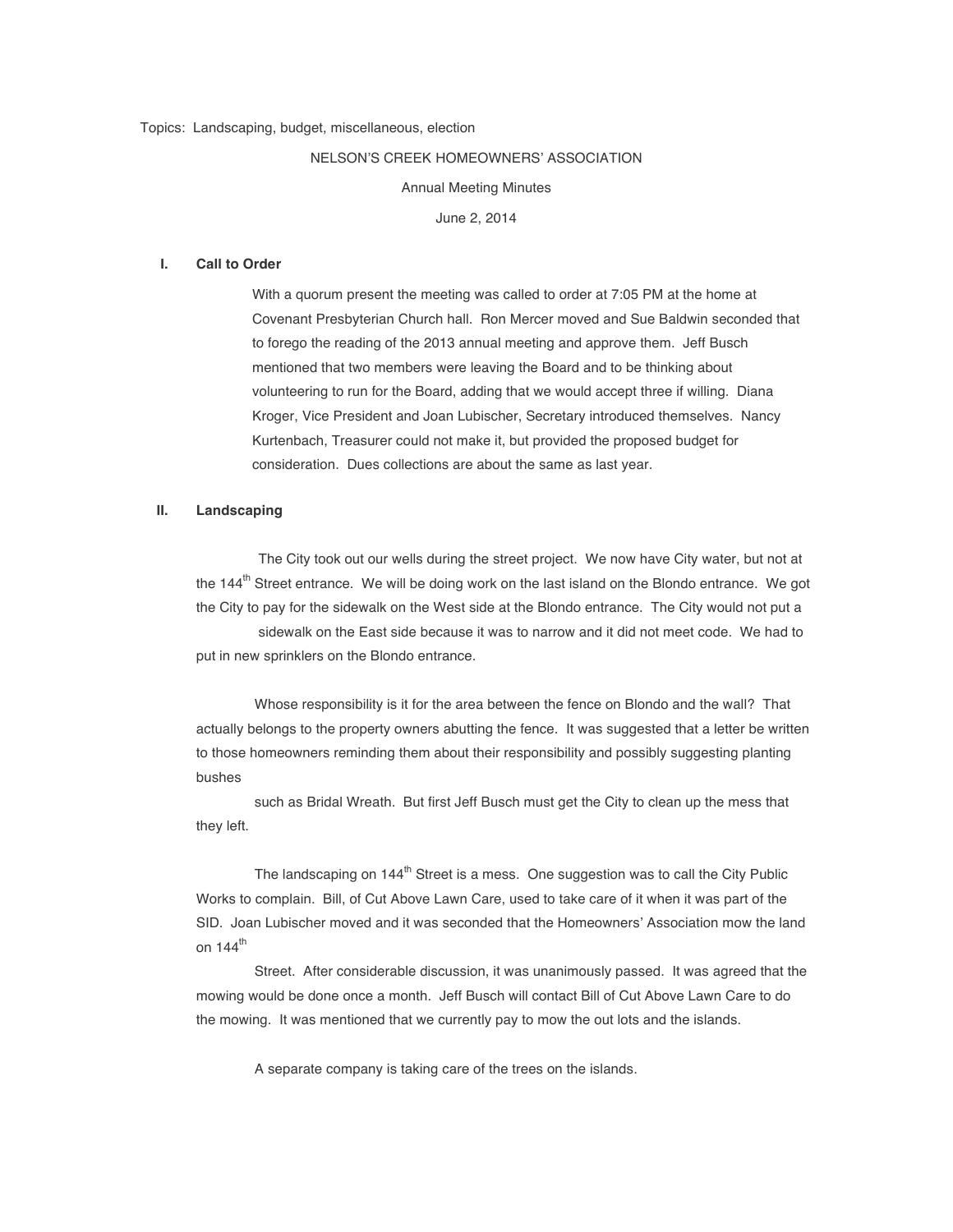We no longer own the land that used to have the signs on the  $144<sup>th</sup>$  Street entrance. To put the signs back, we need to have the property owners near it get an easement from the City. The possibility of one sign on the island was presented. It was suggested that both entrances should look

the same. It was unanimously agreed that there should be two signs at the 144<sup>th</sup> Street entrance. Jeff Busch will contact the property owners involved and will get bids for the signs. Flowers will be planted around the signs after they are installed.

## **III. Budget**

A proposed budget was distributed. Dues collections are about the same as last year – three out of four responded. Don Hindmorsh moved and Gil Fredrick seconded to approve the budget as presented..

We will have to pay capital gains on the money the City gave us if it is not spent by the end of this year.

# **IV. Miscellaneous**

Tom Rerucha gave the SID report: business is as usual, currently working on street maintenance. The SID has a balance of one and a half million in bonds, which will be paid up in seven to eight years. There has been no discussion for annexation this year, that is, Nelson's Creek is not on

the list to be annexed.

 There is one empty lot left in Nelson's Creek, located on Patrick Avenue, owned by an individual. They must get approval of the architectural committee to build a house on it.

 The Board sent notices to five homes that were in disrepair. Three have fixed the problems. One is for sale. One will be in foreclosure because the owner was convicted of fraud and sentenced to make recompense to HUD.

 We would love to have volunteers to help with the July 4 parade. Stay afterwards if you are interested.

 Someone asked if we could put a speed bump on the sidewalk between the fences ending on Nelson's Creek Drive. It was decided that we could not.

Is there going to be an update on the printed directory? No, it is updated on the website.

 Is there any thought of asking the City to put a traffic signal at Nelson's Creek Drive and Blondo? Is it something we want to pursue? It was mentioned that if it is pursued, it should be pursued as a traffic signal that stops traffic on Blondo only when there is traffic on Nelson' Creek Drive.

 Steve Osborn offered to pursue it and others said that they would support him. It was also mentioned that a small car turning left onto Nelson's Creek Drive from Blondo cannot see oncoming traffic.